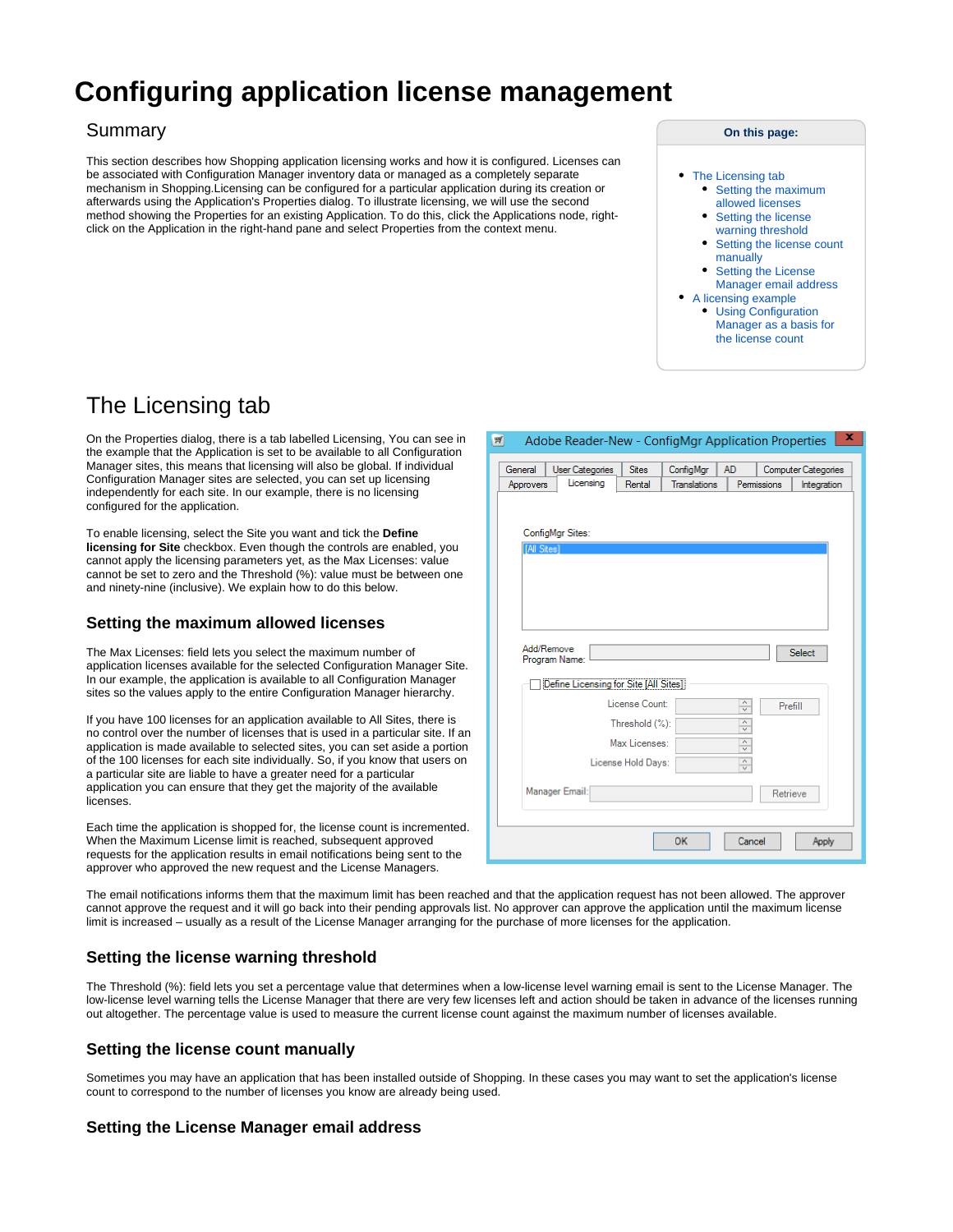At the bottom of the dialog is a field for defining the email address of a License Manager responsible for this application. If you leave this field blank, only the default Global License Manager (specified during install time) will receive the email notifications. If you want to change the default Global License Manager, you can do this from the Settings node in the Shopping Admin console.

 $\overline{\mathbf{w}}$ 

### <span id="page-1-0"></span>A licensing example

In the following example, we set the Max Licenses to 10. This means that after the application has been shopped for successfully 10 times, the next attempt to approve a request for it will be prevented and is accompanied with an email notification.

The Threshold (%): field is set to 80 so that when the license count reaches 8, a warning email is sent to the application administrator the next time it is requested. This is because the next request, if approved, will cause the application count to exceed the low license threshold.

In our example, the application already has 4 licenses that are in use. So we set the License Count: field to correspond to this. Having done this the next successful request for the application will increment the license count from the new starting point of 4.

Finally, we will set manager, the head of Infrastructure for ACME as the license manager for this application. If you know the email you can type this directly into the Manager Email: field. For convenience, a Retrieve button is provided to retrieve the user's email address from the AD.

#### <span id="page-1-1"></span>**Using Configuration Manager as a basis for the license count**

This method for retrieving the license count for a Shopping application from Configuration Manager is mainly intended for setting the initial License Count value. This is because the Shopping value will not update automatically according to subsequent changes in the Configuration Manager value. Shopping will, however, use this fetched value as the starting point for its own count and increment and decrement automatically as the application is shopped for and released.

| General     | <b>User Categories</b>                          | <b>Sites</b>          | ConfigMgr    | AD.                                            |             | <b>Computer Categories</b> |
|-------------|-------------------------------------------------|-----------------------|--------------|------------------------------------------------|-------------|----------------------------|
| Approvers   | Licensing                                       | Rental                | Translations |                                                | Permissions | Integration                |
| [All Sites] | ConfigMgr Sites:<br>Add/Remove<br>Program Name: |                       |              |                                                |             | Select                     |
|             | Define Licensing for Site [All Sites]           |                       |              |                                                |             |                            |
|             |                                                 | License Count: 4      |              | $\frac{1}{\sqrt{2}}$                           | Prefill     |                            |
|             |                                                 | Threshold $(\%)$ : 80 |              | $\hat{\phantom{a}}$<br>v                       |             |                            |
|             |                                                 | Max Licenses:         | 10           | $\frac{1}{\sqrt{2}}$                           |             |                            |
|             |                                                 | License Hold Days: 0  |              | $\hat{\phantom{a}}$<br>$\overline{\mathbf{v}}$ |             |                            |
|             | Manager Email: manager@temp-domain.temp.local   |                       |              |                                                | Retrieve    |                            |
|             |                                                 |                       | <b>OK</b>    | Cancel                                         |             | Apply                      |

Adobe Reader-New - ConfigMar Application Properties  $\| \mathbf{x} \|$ 

Shopping maintains its own count of Shopping applications that have been

shopped for. An alternative count for application installations can be found in Configuration Manager's inventory data. This count is retrieved by selecting the Add/Remove Program Item that corresponds to the installed application.

For example, supposing there is a Shopping application to make Adobe Acrobat available. To get its license count from Configuration Manager you:

1. Click the Select button next to the Add/Remove Program Name: field